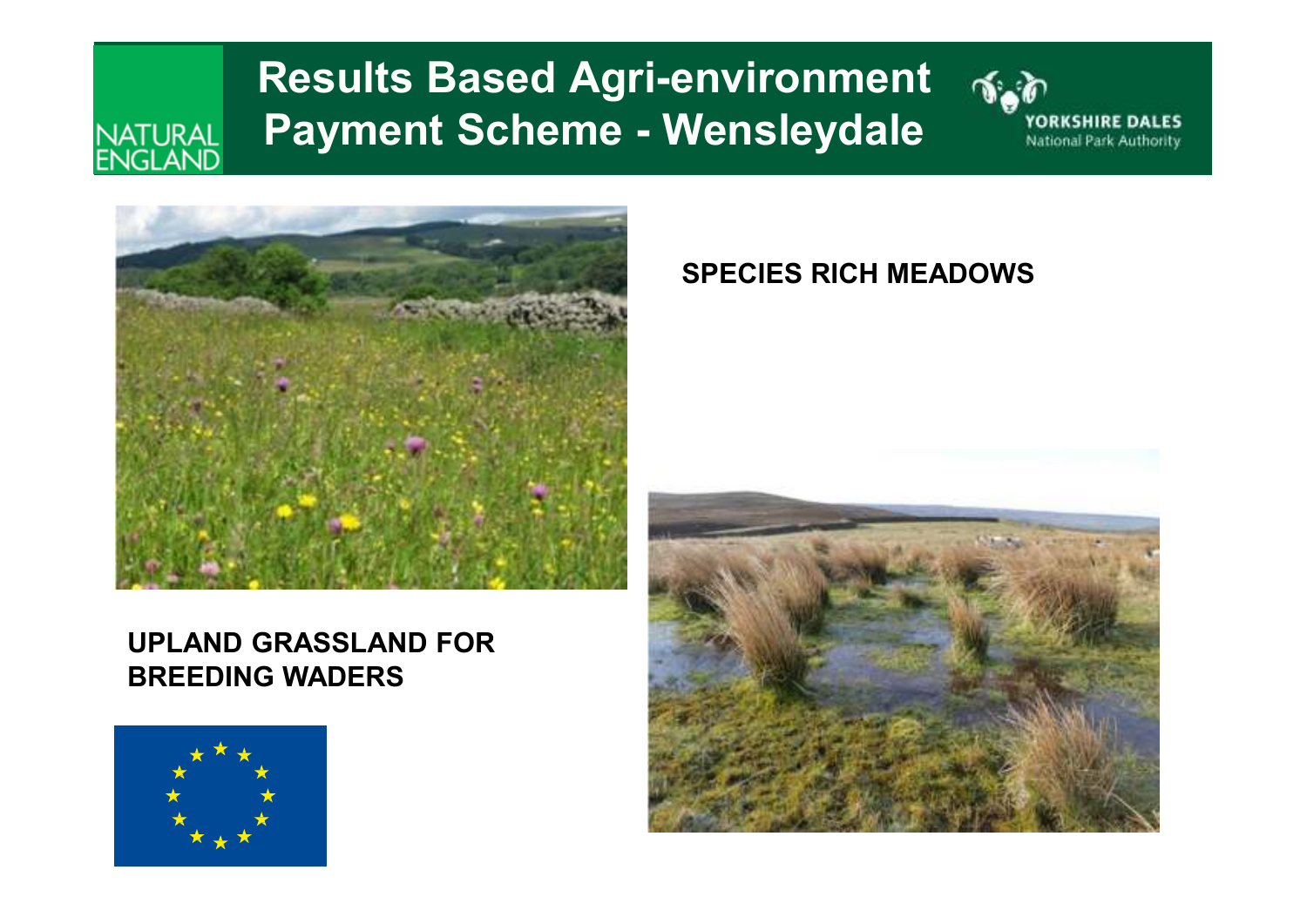## **Quick bit of scene setting**





**NATURAL**<br>ENGLAND

European Forum on **Nature Conservation** and Pastoralism



National Parks & Wildlife Service



#### **High Nature Value Services Ltd**





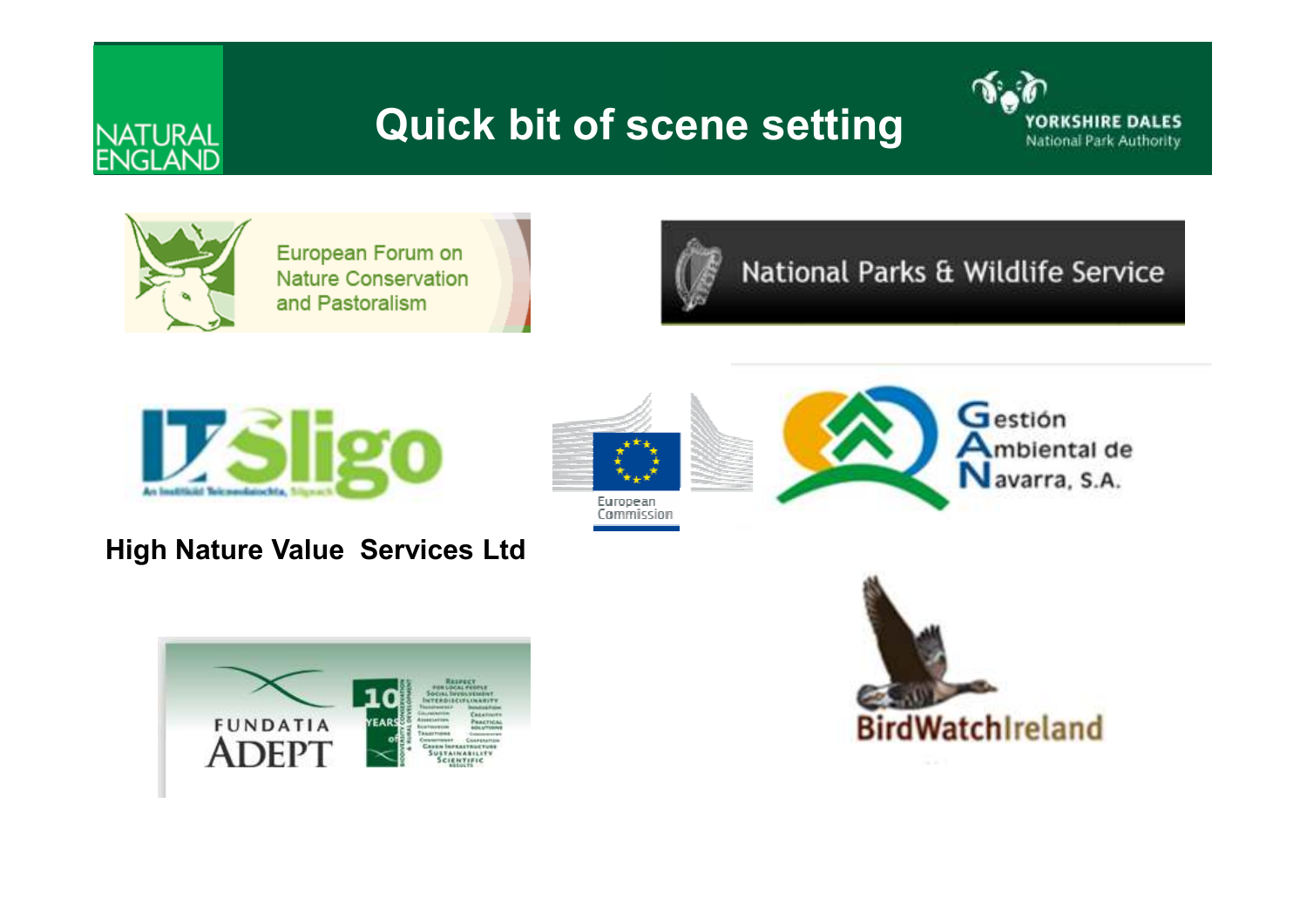ATI IRAI



- One of only 3 EU-level pilots funded under this EU programme
- $\bullet$  Managed by Natural England and Yorkshire Dales National Park Authority
- National pilot operating in 2 areas to test the concept:
	- −Wensleydale (grassland)
	- Norfolk/Suffolk (pollinators & winter bird food)
- 3 year project between Jan 2015 and Dec 2018
- $€714,000$  budget  $(€500,000$  EU grant,  $€214,000$  partner contribution)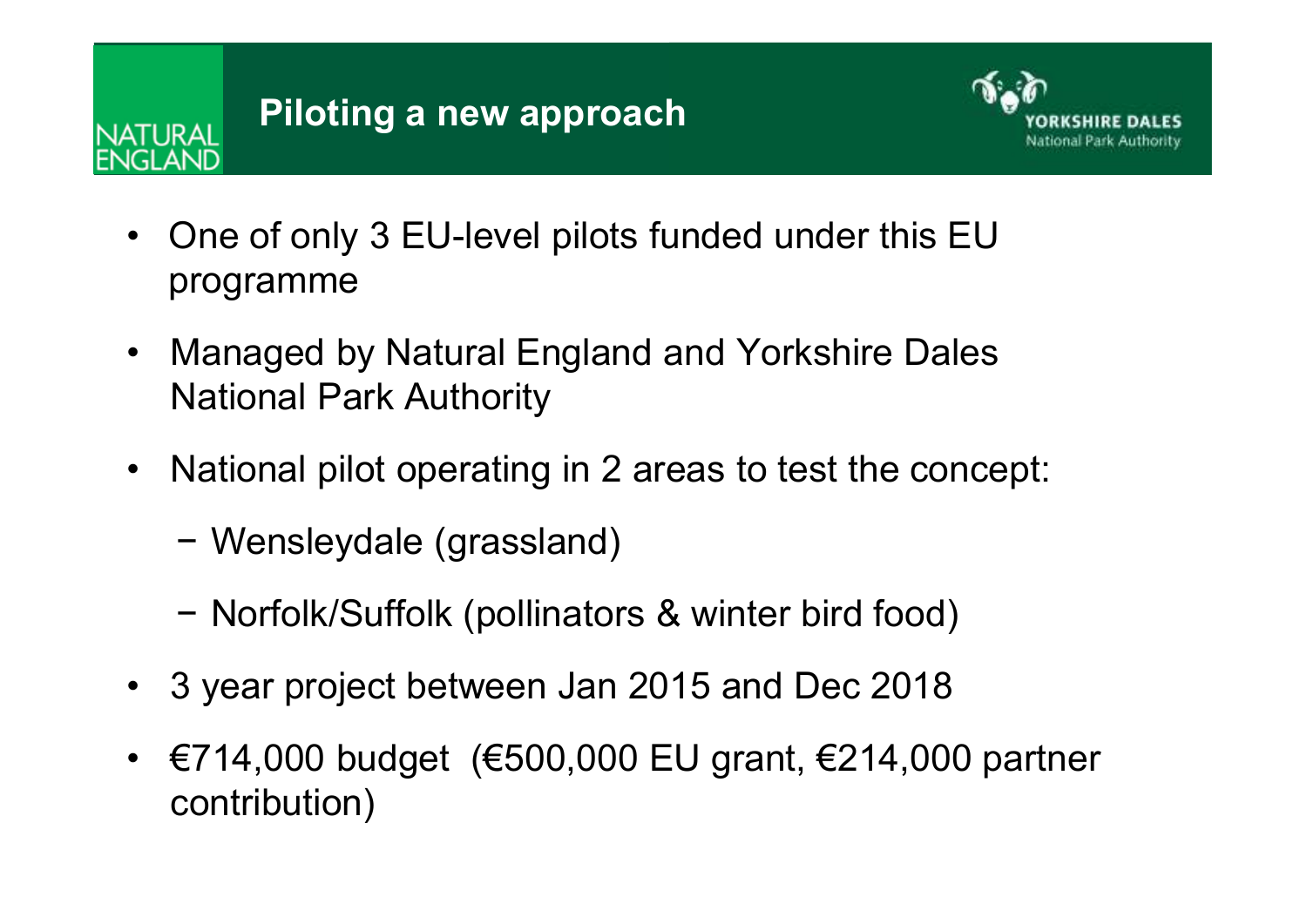## **Wensleydale pilot area**



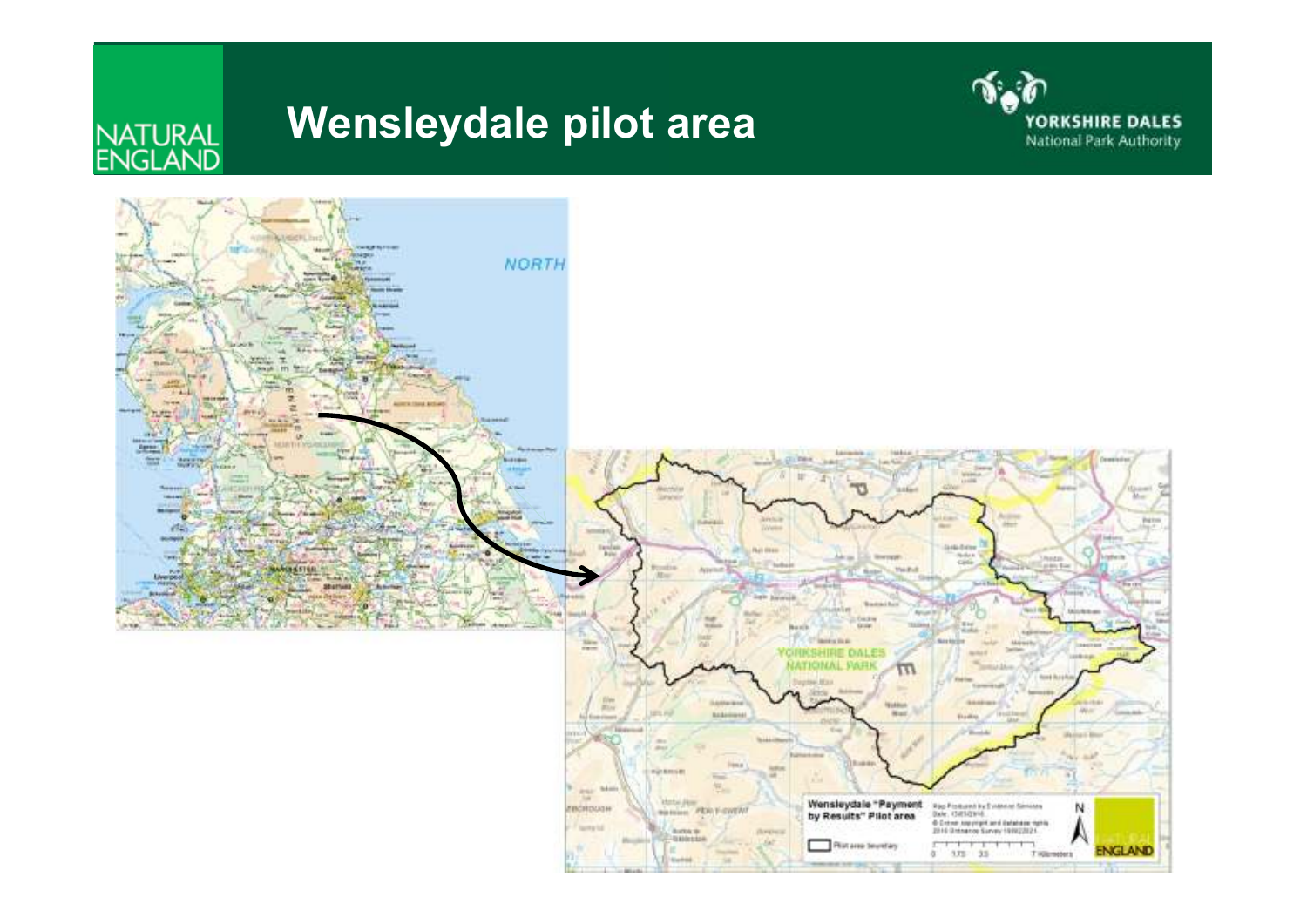### **Project development – farmer visit to Ireland**





NATURAL<br>ENGLAND





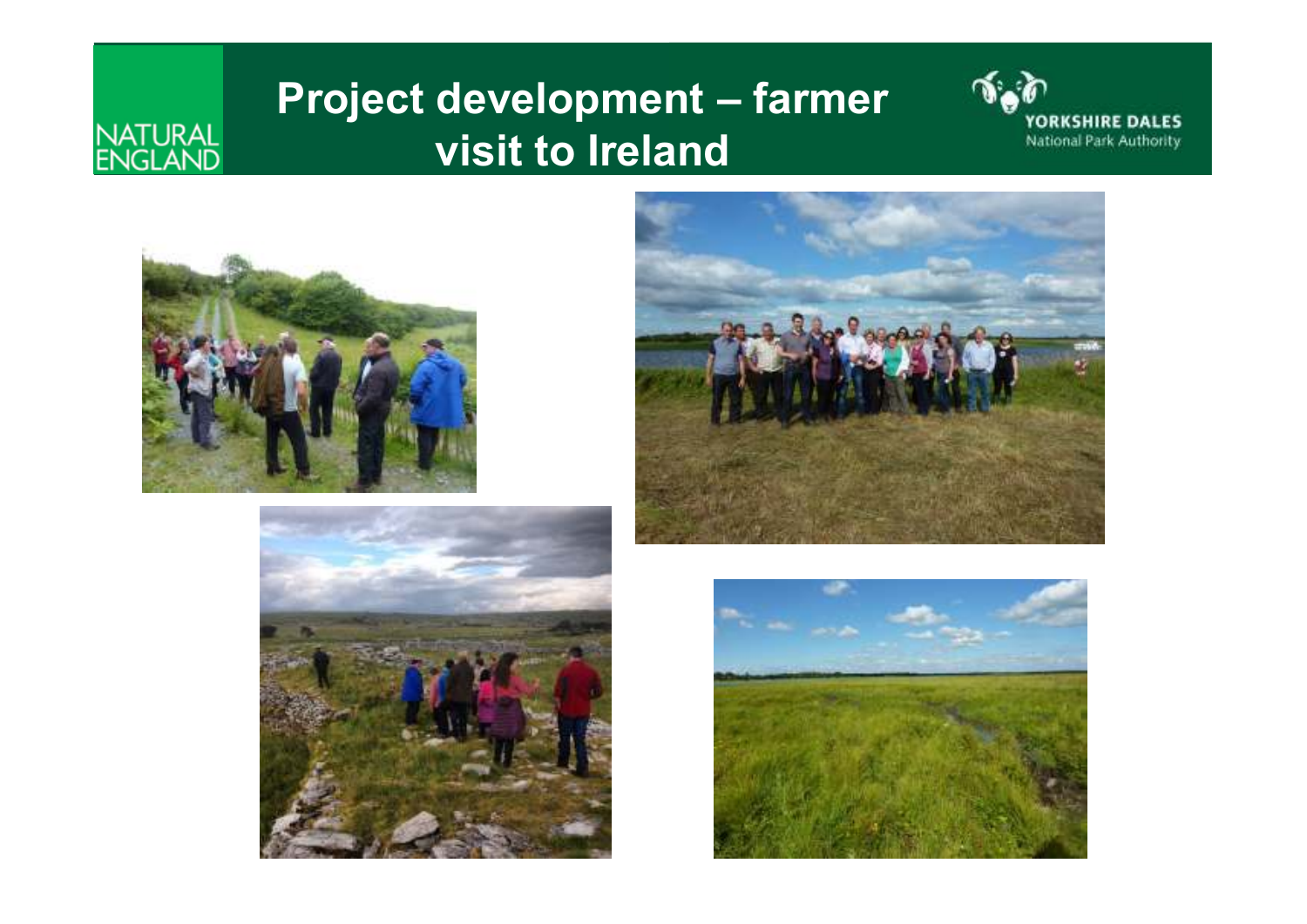## **Project development - farmer meetings**



Aims of the meetings

**\TURAI** 

- 1. Bring everyone up to the same level of understanding of the results based payment approach
- 2. Agree what poor and excellent habitat looks like and the management requirements needed.
- 3. Agree the type of results that we are looking for to maintain and improve the habitats and agree how they can be verified by the farmer and/or adviser.
- 4. Decide upon the addition of payment for actions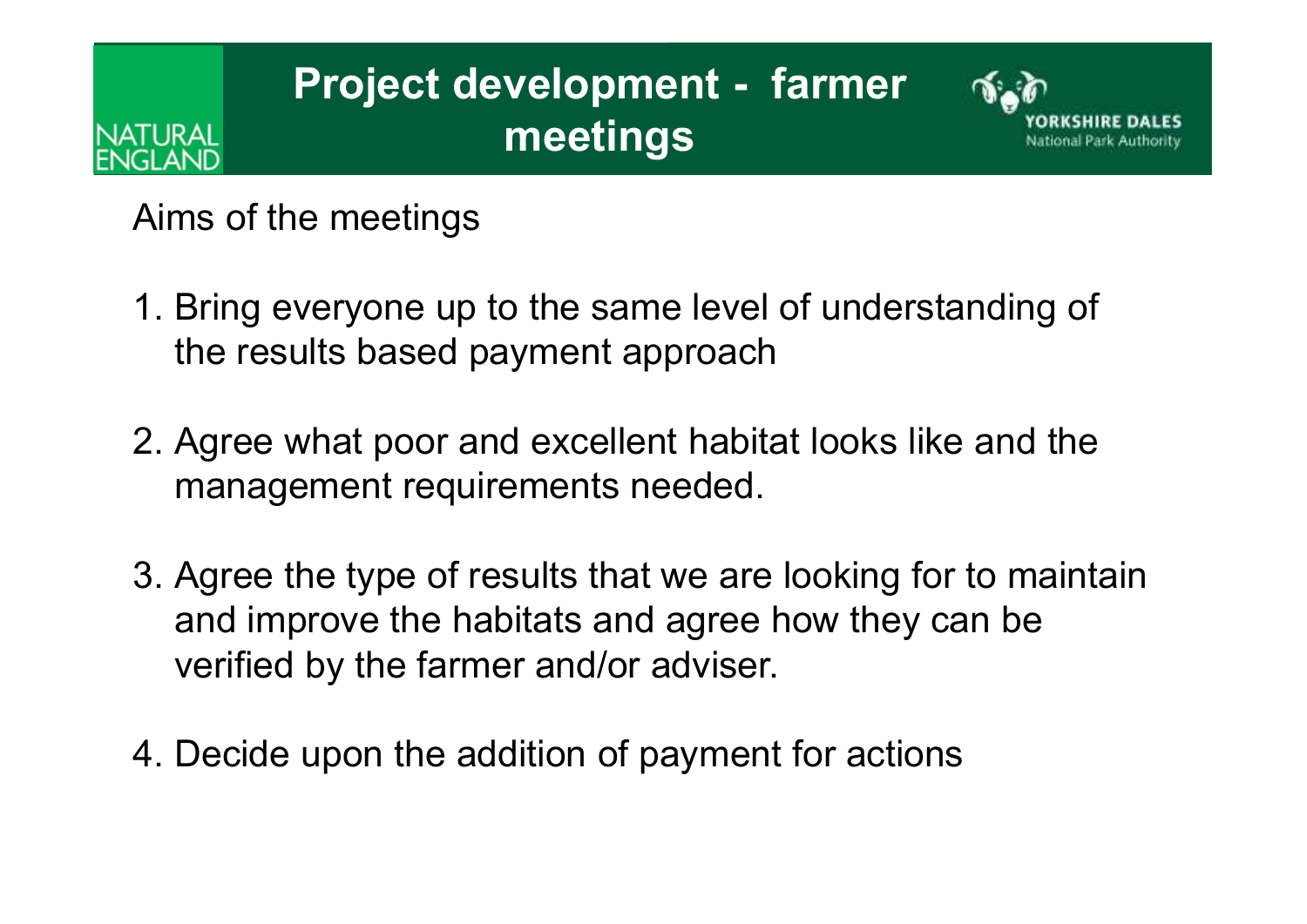# ATURAL

## **Comments on the RBAPs approach**



#### **Positives:**

- o Overwhelming support for this approach
- $\circ$  Welcome the additional responsibility and being in charge of progressing up a scoring scale
- o A mind change over agri-environment scheme management – farmers and government

#### **Concerns:**

- o I have to understand what 'they' want
- oIts up to me to decide how to do it (do I really know?)
- $\Omega$ How is risk shared between the government and me?
- o Am I in control of changing/maintaining the payment
- o Will I get good advice?
- o Will the civil servants change how they inspect and think?
- $\circ$  What happens if we exit Europe?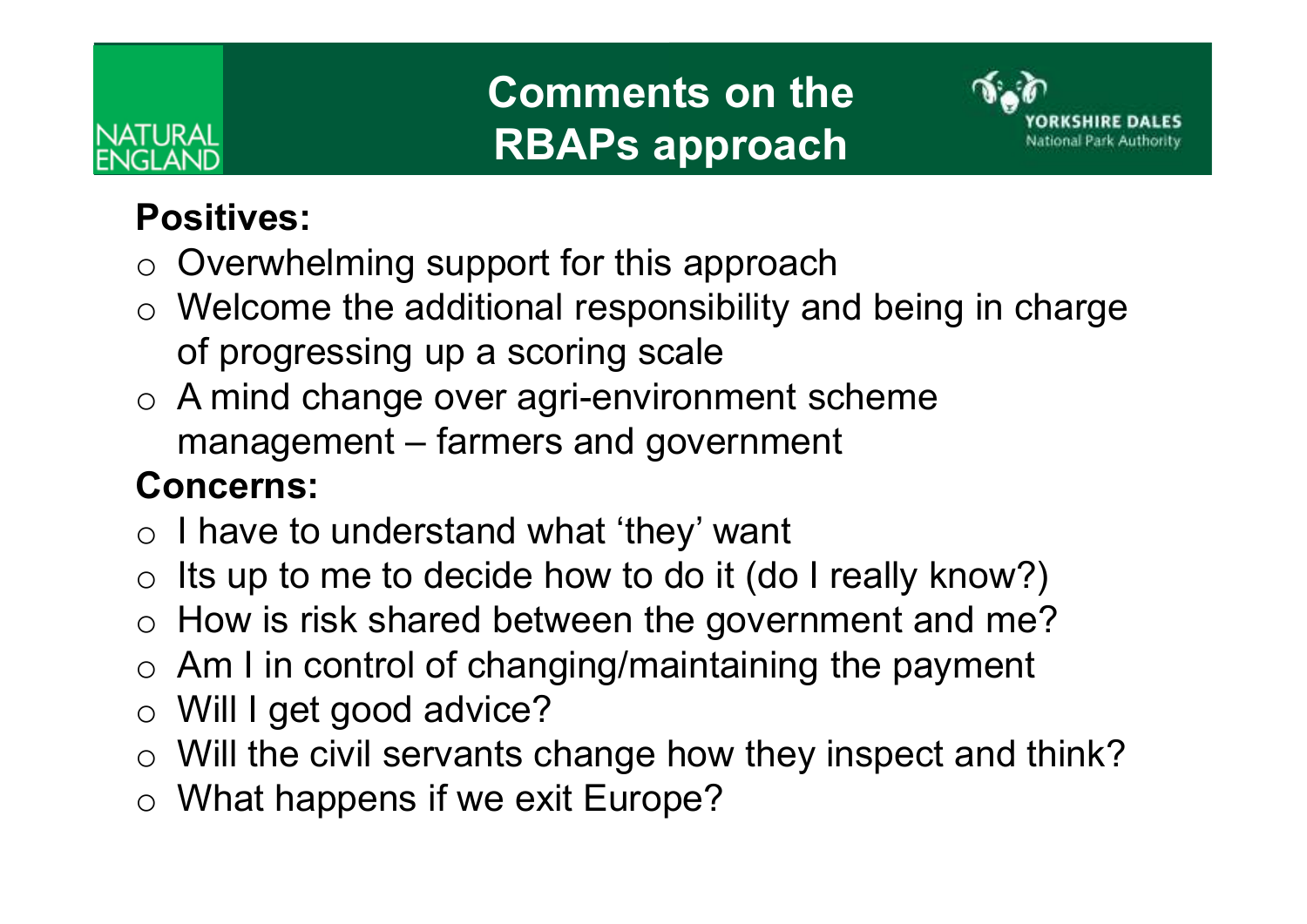

#### **Previous schemes**

Farmers paid for following a set of management prescriptions – strict mowing dates, limits for grazing and inputs

#### **Results based schemes**

Farmers are paid for a desired result - species-rich meadows, and good quality breeding wader and chick feeding habitat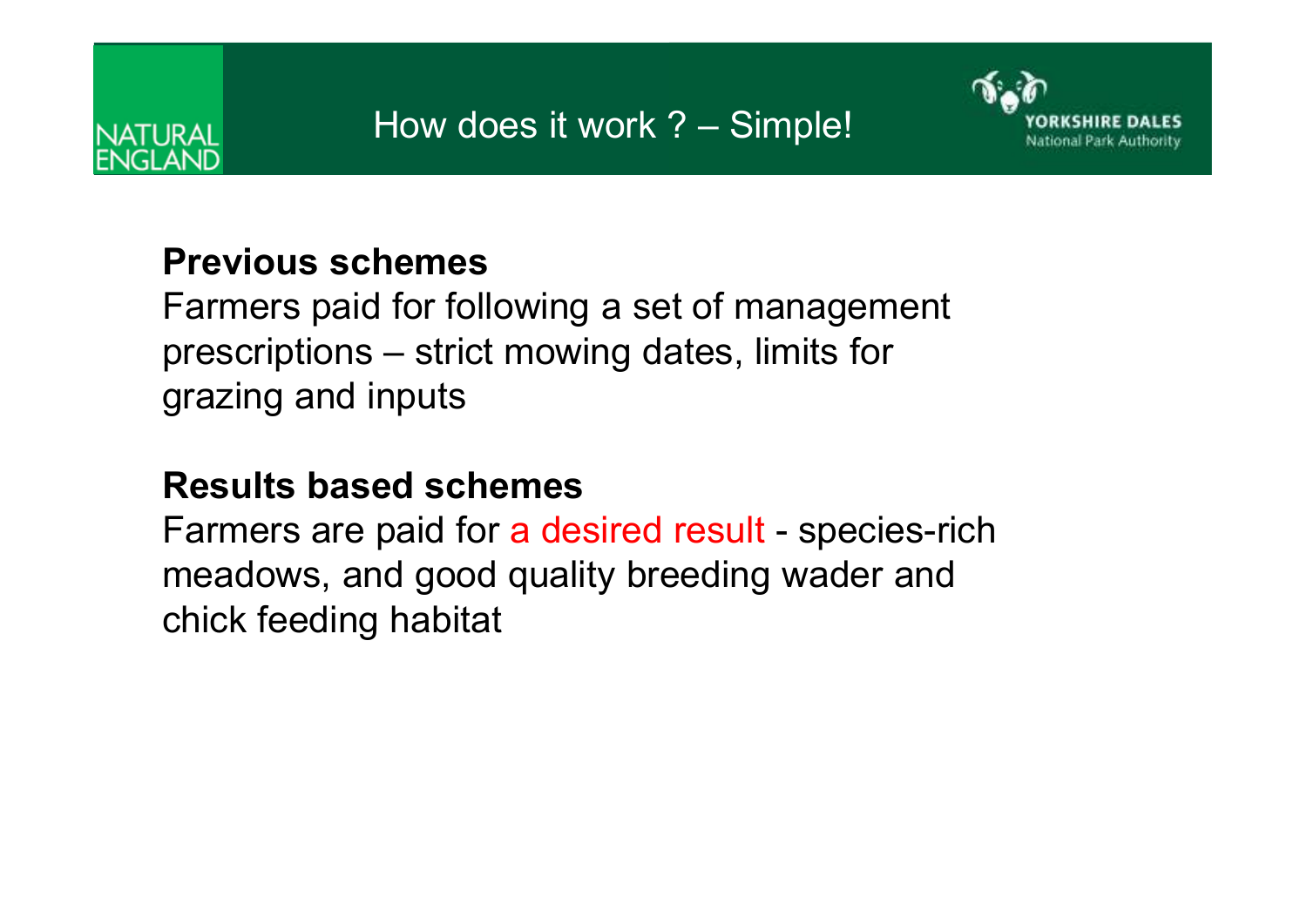## **Upland grassland for breeding waders**



**Objective: To provide suitable feeding, nesting and chick rearing habitat for breeding waders (lapwing, curlew, snipe and redshank)**

A single self assessment in May/June undertaken by the farmer, looking specifically at 5 key habitat features needed to meet the objective:

- 1. Vegetation height
- 2. Rush cover

ATURAI

IGI ANIT

- 3. Scale of wet features
- 4. Quality of wet features
- 5. Damaging operations

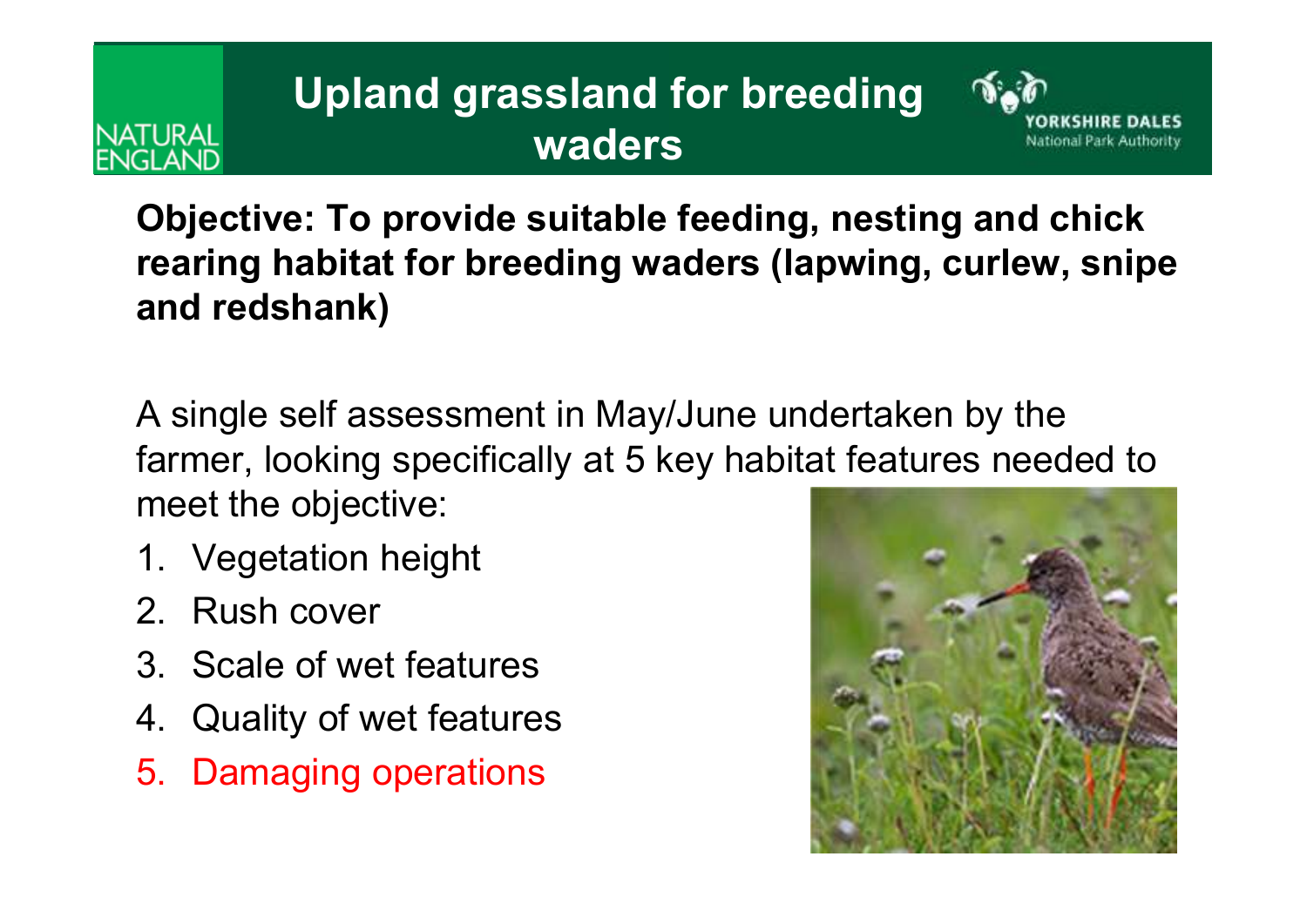## **Scoring Criteria**



#### **Vegetation height**

NATURAL<br>ENGLAND

| Mixed sward height where between 25 - 75% of the field is short and the rest     | 10 |  |
|----------------------------------------------------------------------------------|----|--|
| varied, tussocks frequently seen and well distributed                            |    |  |
| Over 75% long. Short swards confined to very small parts of fields (eg gateways, |    |  |
| sup feed sites only) Tussocks indistinguishable from other tall vegetation       |    |  |
| Over 75% short with little to no variation in height. Tussocks rare or absent    |    |  |
| No difference in height – either all short, or all long with no variation        |    |  |
|                                                                                  |    |  |

#### **Rush cover**

| $10 - 30\%$ cover, well scattered with local areas of dense rush |  |
|------------------------------------------------------------------|--|
| >30% rush cover, large areas of dense rush and tall vegetation   |  |
| Absent or sparse <5%                                             |  |
|                                                                  |  |

#### **Scale of wet features**

| Field is damp across the majority of the area with a number of wet areas scattered across the $\vert$ 10 |  |
|----------------------------------------------------------------------------------------------------------|--|
| field                                                                                                    |  |
| Damp areas are contained to approximately 10% of the field, eg springs, remainder of field is $\vert$ 5  |  |
| dry                                                                                                      |  |
| Damp areas are rarely seen                                                                               |  |

#### **Quality of wet features**

| Wet features contain a mix of shallow pools and wet vegetation, gently sloping edges, 50% | 10 |
|-------------------------------------------------------------------------------------------|----|
| of the edge is mud with less than 25% rush or tall vegetation                             |    |
| A number of wet features on the site but not meeting all criteria above                   |    |
| Steep sided, no muddy edge, dense rush cover, inaccessible to birds                       |    |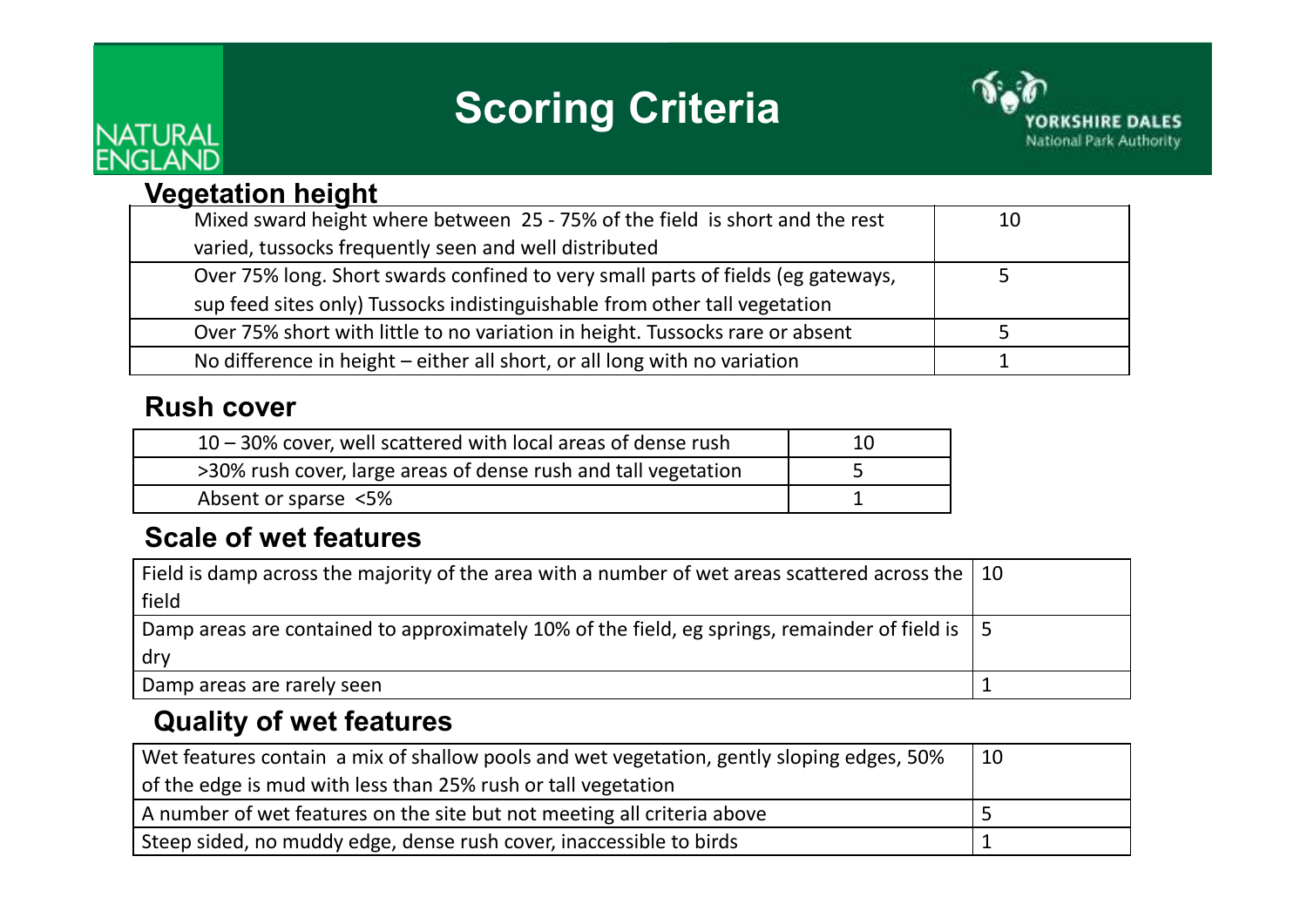



#### **Management costs and income foregone**

- o Loss foregone for not being able to fully utilise grazing during April to June
- $\circ$  Additional mowing and herbicide treatment costs of rushes
- oCosts and ongoing management of scrapes
- o Time taken to monitor habitat, undertake surveys and attend training days

| <b>Tier</b>         | Ŧ۱            | $\overline{2}$    | $\boldsymbol{3}$    | 4                   | 5         |
|---------------------|---------------|-------------------|---------------------|---------------------|-----------|
| <b>Total points</b> | $9$<br>points | $10-19$<br>points | $20 - 29$<br>points | $30 - 39$<br>points | 40 points |
| <b>Grant £/ha</b>   | 35            | 69                | 104                 | 139                 | 174       |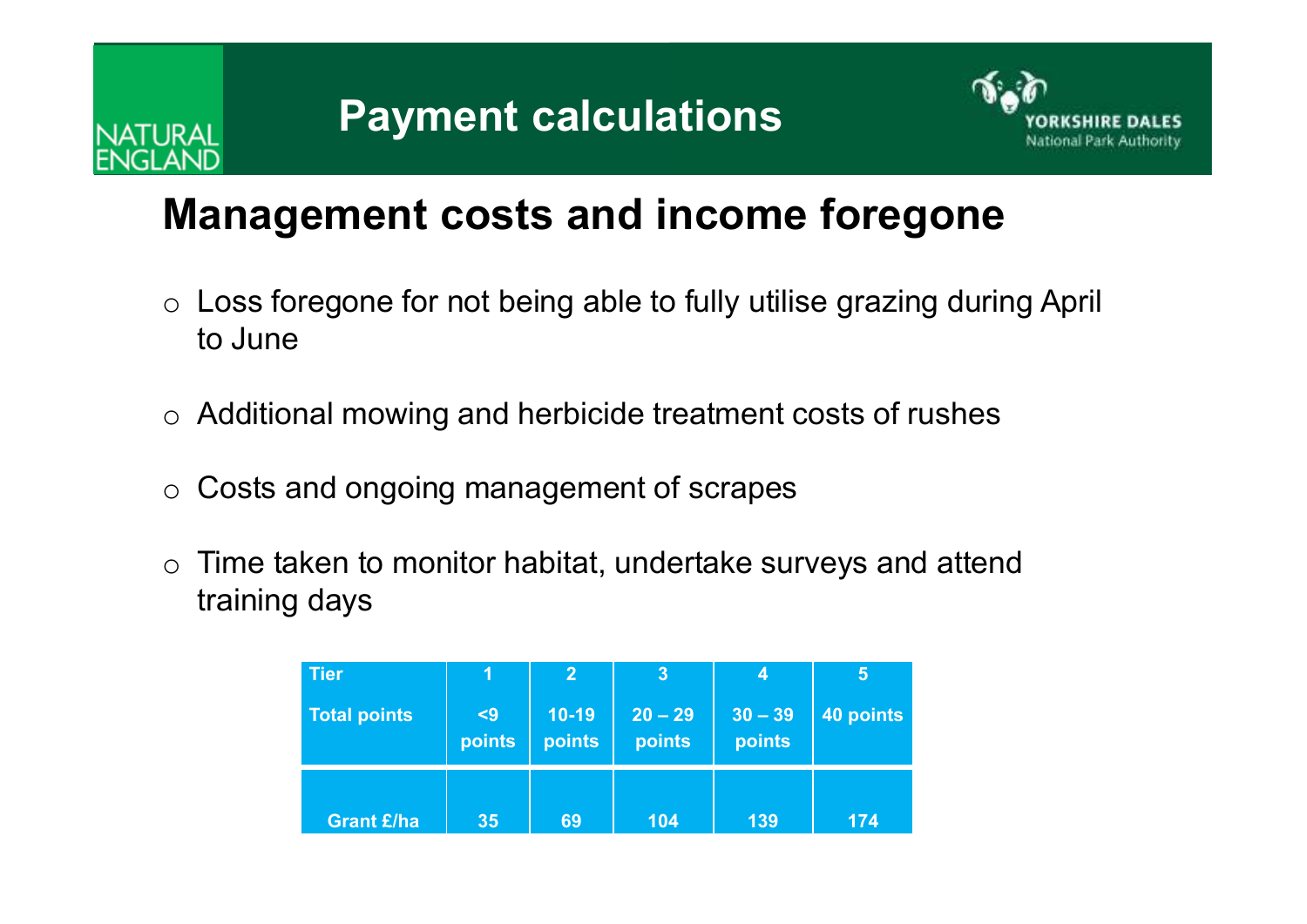# ATURAI



#### **Objective: To undertake sustainable agricultural management to produce good quality herb rich hay**

A single self assessment in July undertaken by the farmer, looking specifically at 2 key habitat features needed to meet the objective:

- 1. Range of positive and negative plant species
- 2. Impact of damaging activities

Assessment of range of species undertaken by following a set line through the meadow, with the farmer stopping 10 times to ID plant species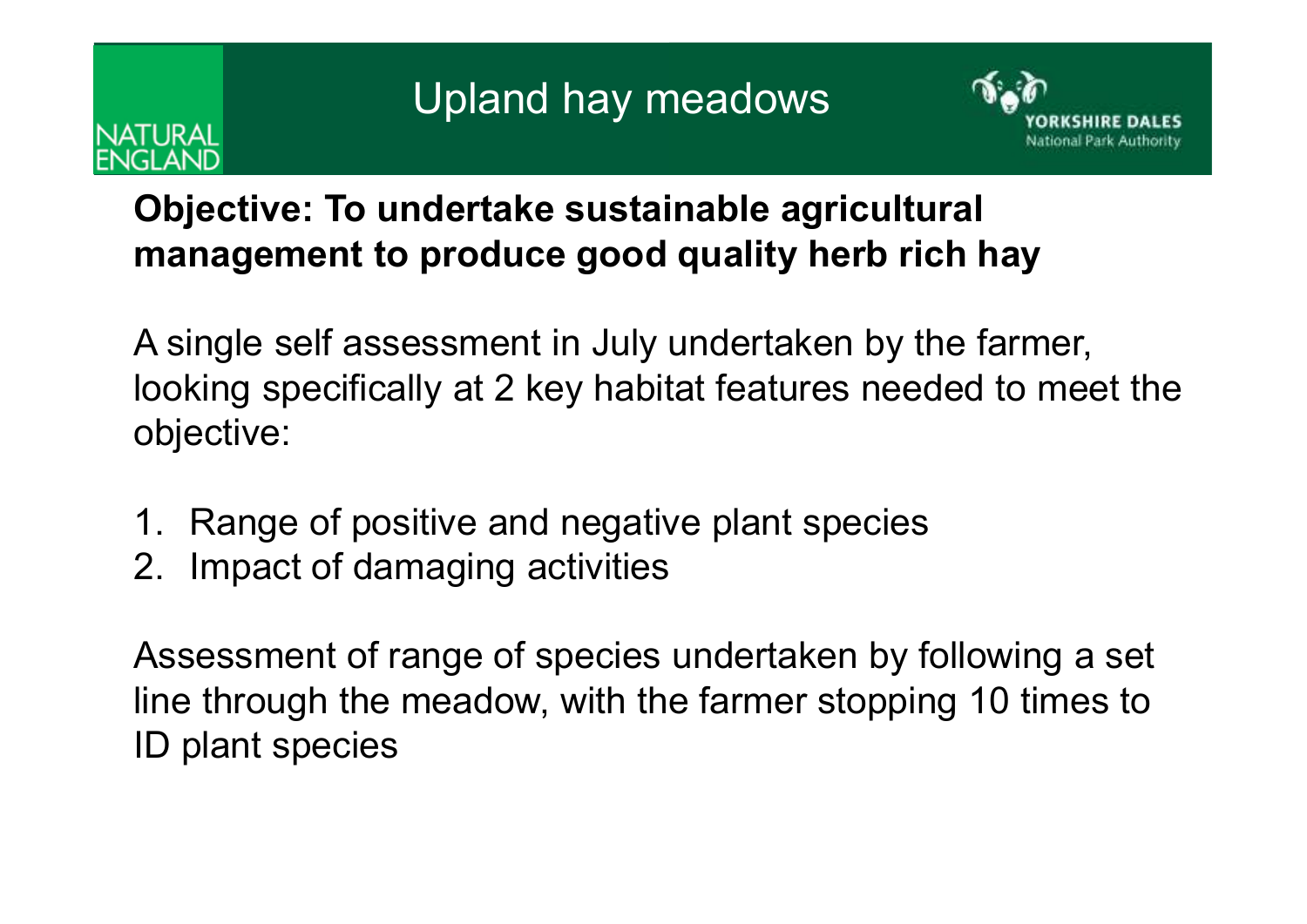

#### **Hay meadow score sheet**



Meadow survey sheet

| Date of survey:                   |                  |   |                |   |                |   |   |                |   |    |    |                                     |
|-----------------------------------|------------------|---|----------------|---|----------------|---|---|----------------|---|----|----|-------------------------------------|
| Survey undertaken by:             |                  |   |                |   |                |   |   |                |   |    |    |                                     |
| Field number:                     |                  |   |                |   |                |   |   |                |   |    |    |                                     |
| <b>STOPS</b>                      | Species<br>Score | 1 | $\overline{2}$ | 3 | $\overline{4}$ | 5 | 6 | $\overline{7}$ | 8 | 9. | 10 | Total species<br>score <sup>1</sup> |
| Positive plant species $(v)$      |                  |   |                |   |                |   |   |                |   |    |    |                                     |
| Betony                            | З                |   |                |   |                |   |   |                |   |    |    |                                     |
| Lesser/greater birds foot trefoil | З                |   |                |   |                |   |   |                |   |    |    |                                     |
| <b>Bugle</b>                      | З                |   |                |   |                |   |   |                |   |    |    |                                     |
| <b>Burnet saxifrage</b>           | З                |   |                |   |                |   |   |                |   |    |    |                                     |
| Common bistort                    | З                |   |                |   |                |   |   |                |   |    |    |                                     |
| Common black knapweed             | з                |   |                |   |                |   |   |                |   |    |    |                                     |
| Cowslip                           | З                |   |                |   |                |   |   |                |   |    |    |                                     |
| Eyebrights                        | $\overline{2}$   |   |                |   |                |   |   |                |   |    |    |                                     |
| Fairy flax                        | З                |   |                |   |                |   |   |                |   |    |    |                                     |
| Globe flower                      | 4                |   |                |   |                |   |   |                |   |    |    |                                     |
| Greater burnet                    | 4                |   |                |   |                |   |   |                |   |    |    |                                     |
| Harebell                          | З                |   |                |   |                |   |   |                |   |    |    |                                     |
| Hawkbits/cats ear                 | $\overline{2}$   |   |                |   |                |   |   |                |   |    |    |                                     |
| Lady's mantle (2 <sub>SD</sub> )  | 4                |   |                |   |                |   |   |                |   |    |    |                                     |
| Marsh marigold                    | $\overline{2}$   |   |                |   |                |   |   |                |   |    |    |                                     |
| Meadowsweet                       | $\overline{2}$   |   |                |   |                |   |   |                |   |    |    |                                     |
| Melancholy thistle                | 4                |   |                |   |                |   |   |                |   |    |    |                                     |
| <b>Contract Contract</b>          |                  |   |                |   |                |   |   |                |   |    |    |                                     |

 $[1]$  \* Total species score - multiply species score by how many stops the species was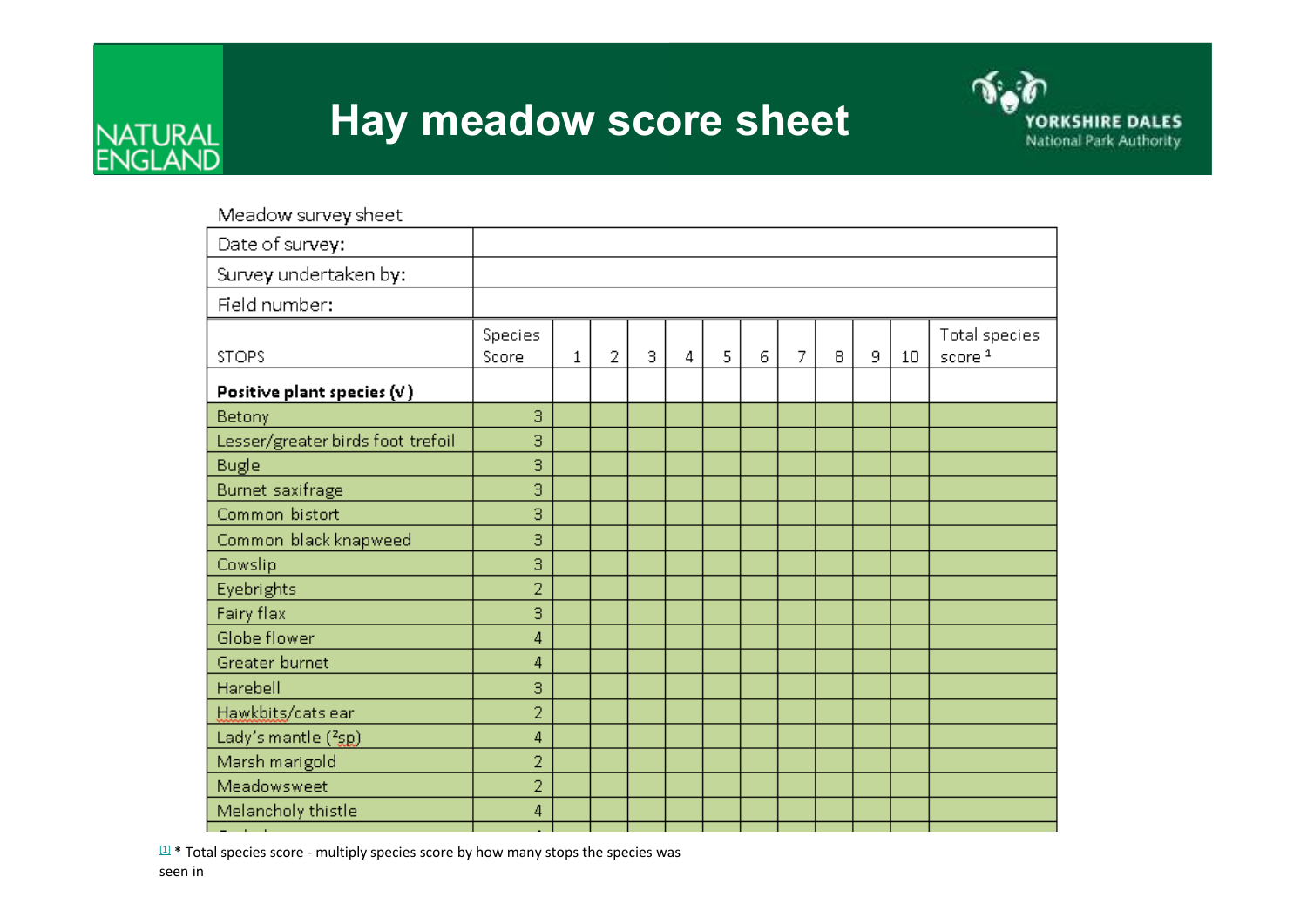### **Indicator development**



## NATURAL<br>ENGLAND

| <b>Negative plant species</b>                               |                  |  |  |  |  |  |  |  |  |  |
|-------------------------------------------------------------|------------------|--|--|--|--|--|--|--|--|--|
| Common dock                                                 | $-2$             |  |  |  |  |  |  |  |  |  |
| <b>Cow Parsley</b>                                          | $-1$             |  |  |  |  |  |  |  |  |  |
| Creeping thistle                                            | $-2$             |  |  |  |  |  |  |  |  |  |
| <b>Nettle</b>                                               | $-2$             |  |  |  |  |  |  |  |  |  |
| Ragwort                                                     | $-2$             |  |  |  |  |  |  |  |  |  |
| Rush                                                        | $-1$             |  |  |  |  |  |  |  |  |  |
| Soft brome                                                  | $-1$             |  |  |  |  |  |  |  |  |  |
| Spear thistle                                               | $-2$             |  |  |  |  |  |  |  |  |  |
| <b>Meadow score</b>                                         |                  |  |  |  |  |  |  |  |  |  |
| 2. % cover of field area affected<br>by damaging activities |                  |  |  |  |  |  |  |  |  |  |
| $10 - 25%$                                                  | $-20$            |  |  |  |  |  |  |  |  |  |
| $5 - 10%$                                                   | $-10$            |  |  |  |  |  |  |  |  |  |
| under 5%                                                    | $\boldsymbol{0}$ |  |  |  |  |  |  |  |  |  |
| <b>TOTAL MEADOW SCORE</b>                                   |                  |  |  |  |  |  |  |  |  |  |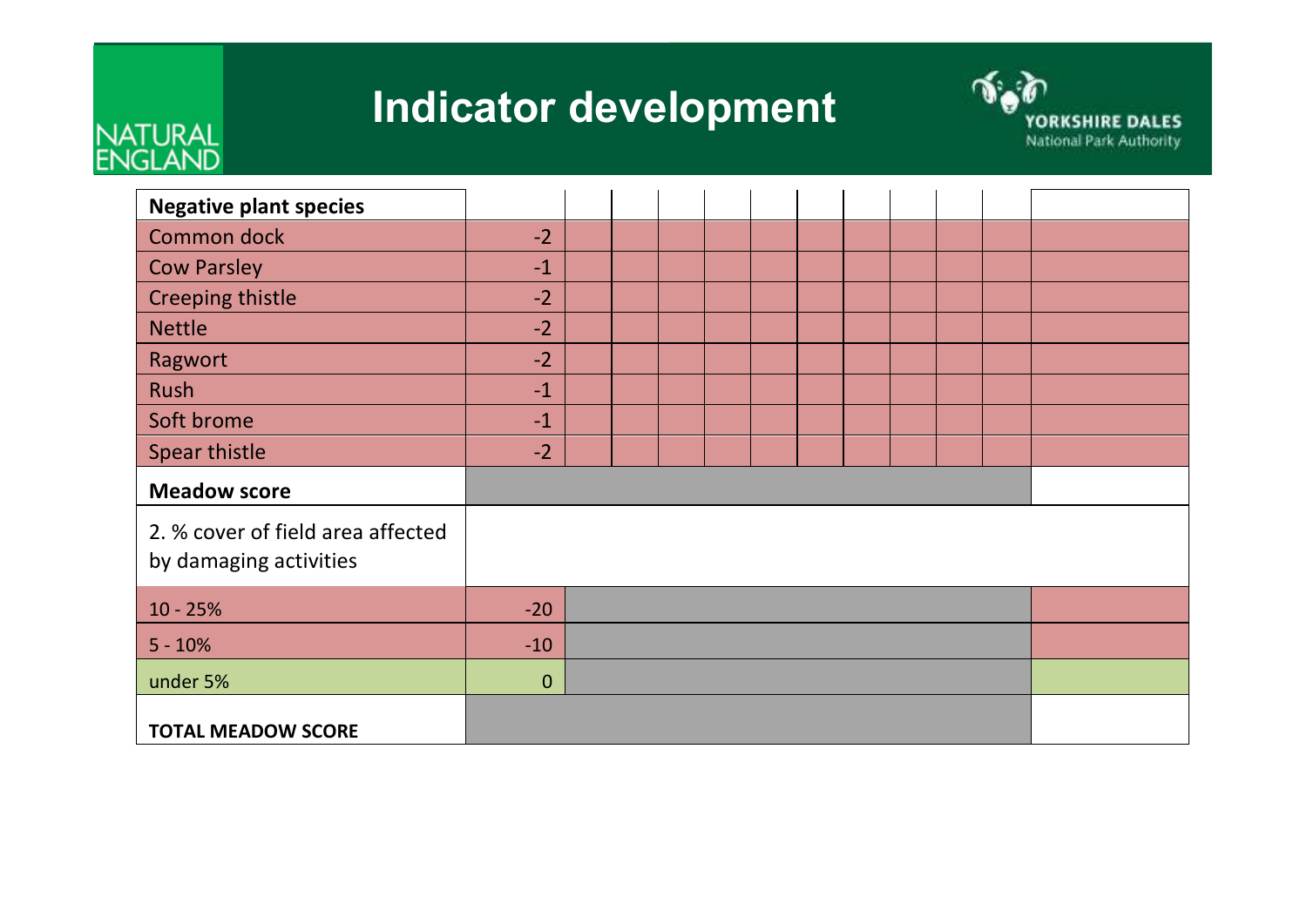## **Payment calculations**



#### **Management costs and income foregone**

- o Loss foregone of gross margin from potential stocking rate across the farm
- $\circ$  Loss of agricultural forage quality from the crop and from the aftermath grazing
- o Cost of buying in additional concentrates
- o Cost of soil sampling and adjusting pH with lime
- o Additional cost of weed wiping and spot spraying
- $\circ$  Time taken for training and monitoring habitat

| <b>Tier</b>         |                   | $\overline{2}$   | 3                 | 4                 | 5                |
|---------------------|-------------------|------------------|-------------------|-------------------|------------------|
| <b>Total points</b> | 40 - 79<br>points | 80-119<br>points | 120-159<br>points | 160-199<br>points | $200+$<br>points |
| <b>Grant £/ha</b>   | 112               | 186              | 260               | 334               | 371              |

#### **Actions undertaken for additional payments**

o Native seed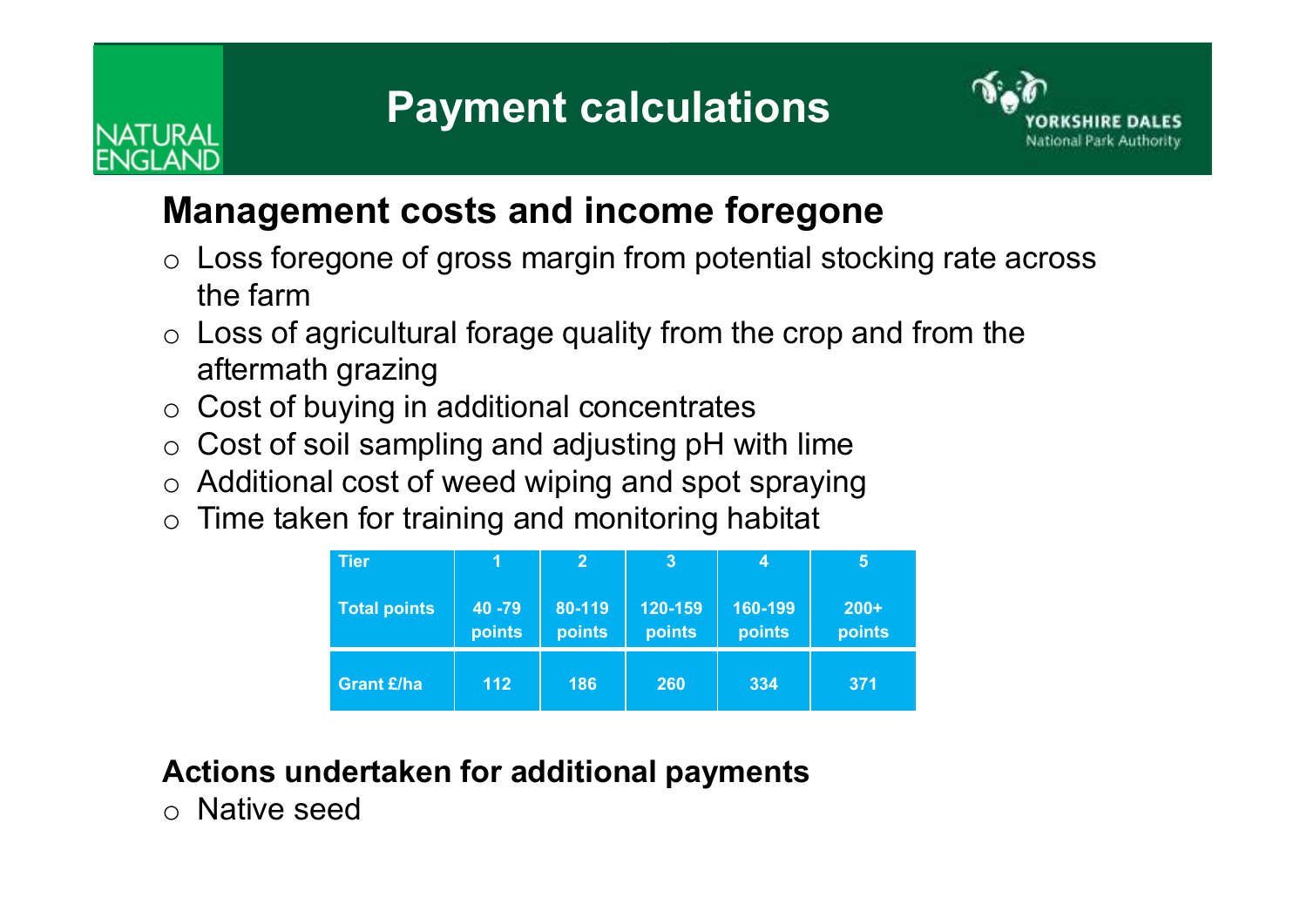

## **NATURAL**<br>ENGLAND

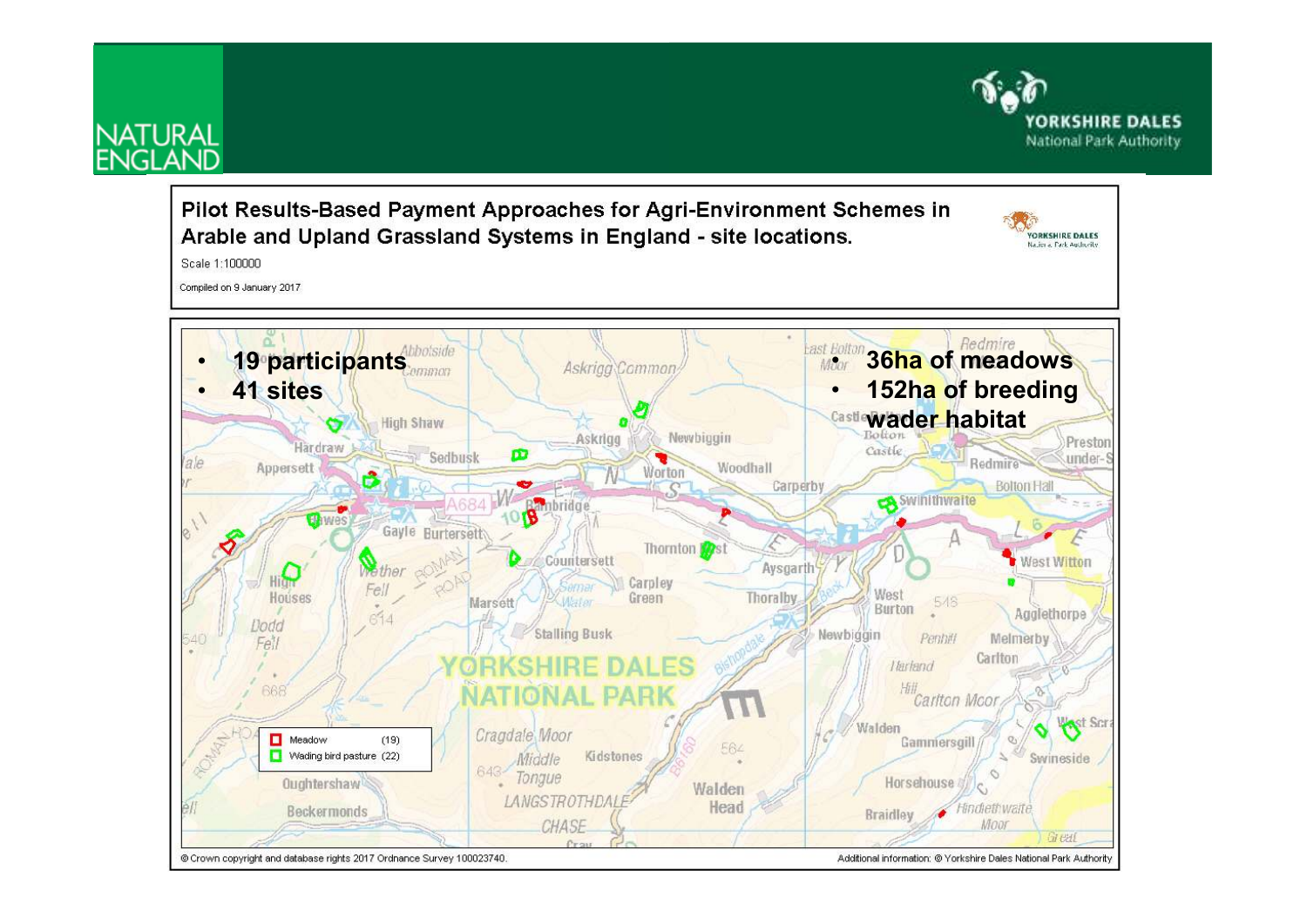#### **Arable pilot – Norfolk and Suffolk** NATURAL<br>ENGLAND



 **15 participants 25ha winter bird food17ha pollen & nectar mix**

•

•

•

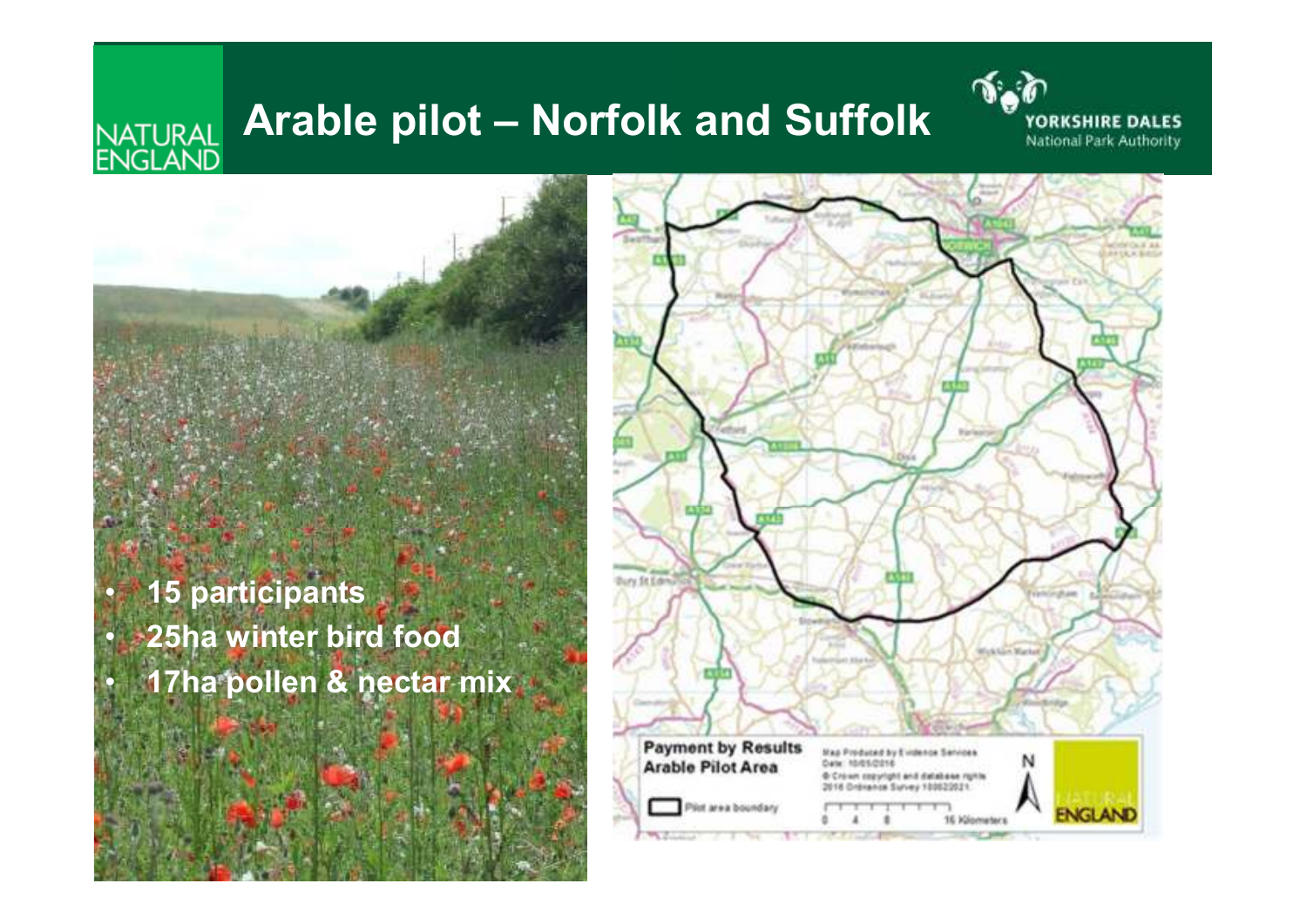# JTI IR AI



- Training & guidance fitting this to farmers needs: hay meadow restoration techniquesplant identificationwading bird habitat managementpeer to peer learning
- Survey of attitudes (to the pilot…)
- Publicity and knowledge sharing
- Field assessments
- Setting up monitoring sites

To keep up to date with the project:

**www.gov.uk/government/publications/results-based-agrienvironment-payment-scheme-rbaps-pilot-study-inengland**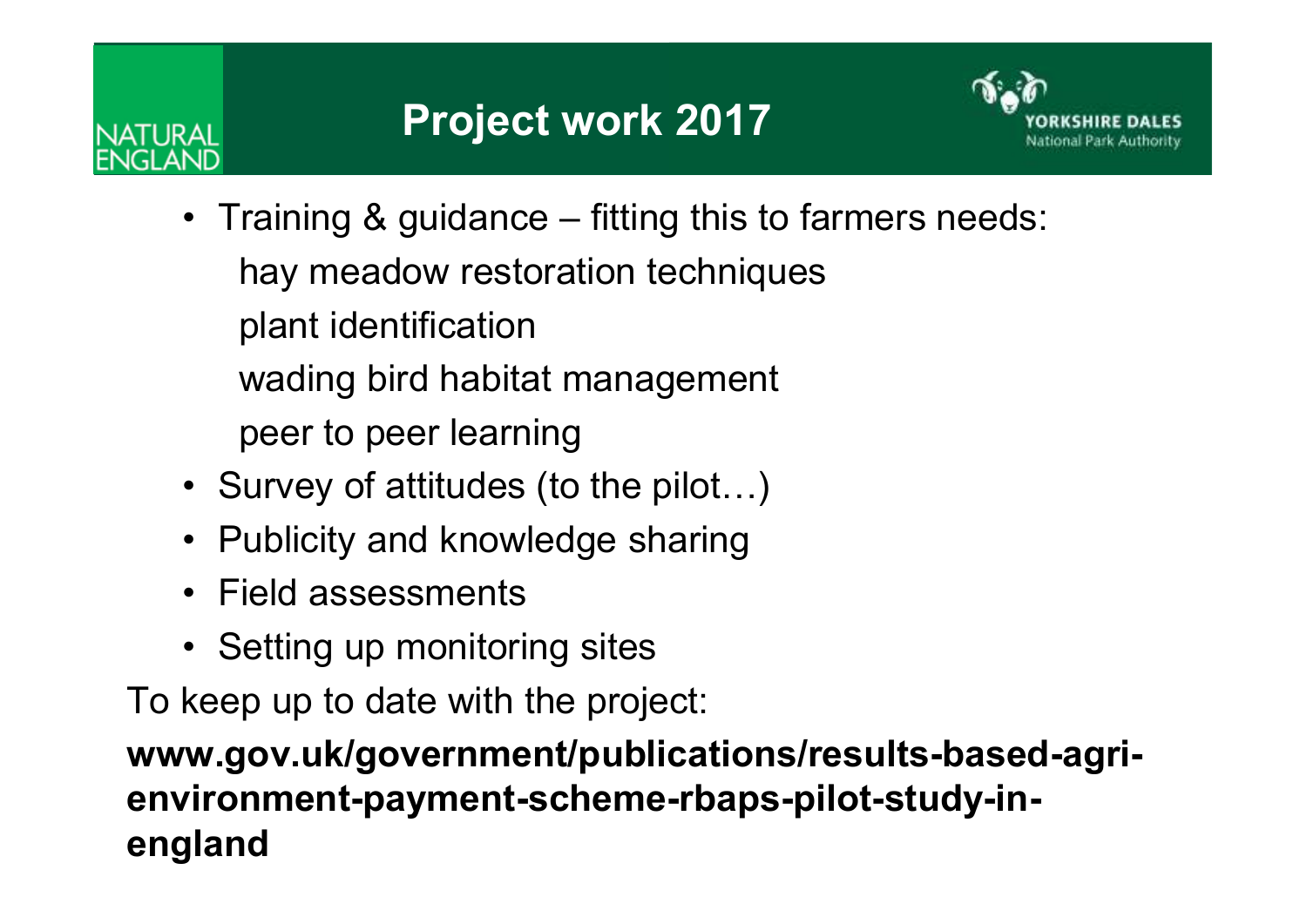## **National Trust Payment for Outcomes**



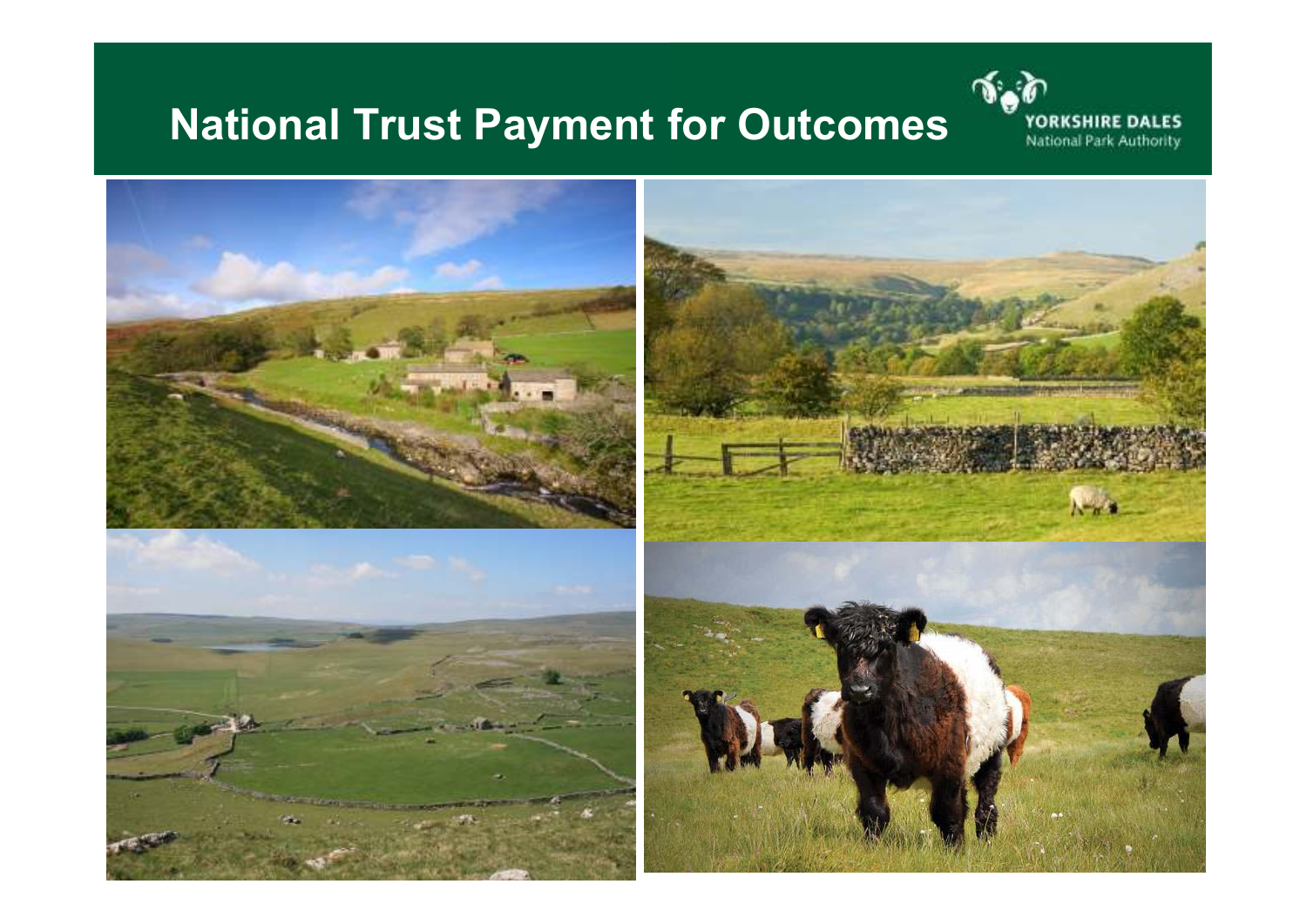#### **The approach**



- 1. Identify the main components of a healthy natural environment within the Malham and Upper Wharfedale estates.
- 2. Design payment options with farm tenants that depend entirely on the environmental outcomes they deliver –rather than on the completion of set management tasks.
- 3. Payments made based on the outcomes delivered in practice, or indicators of progress towards those outcomes.
- 4. Two levels of agreements:
	- whole farm – short term
	- -'top up' – long term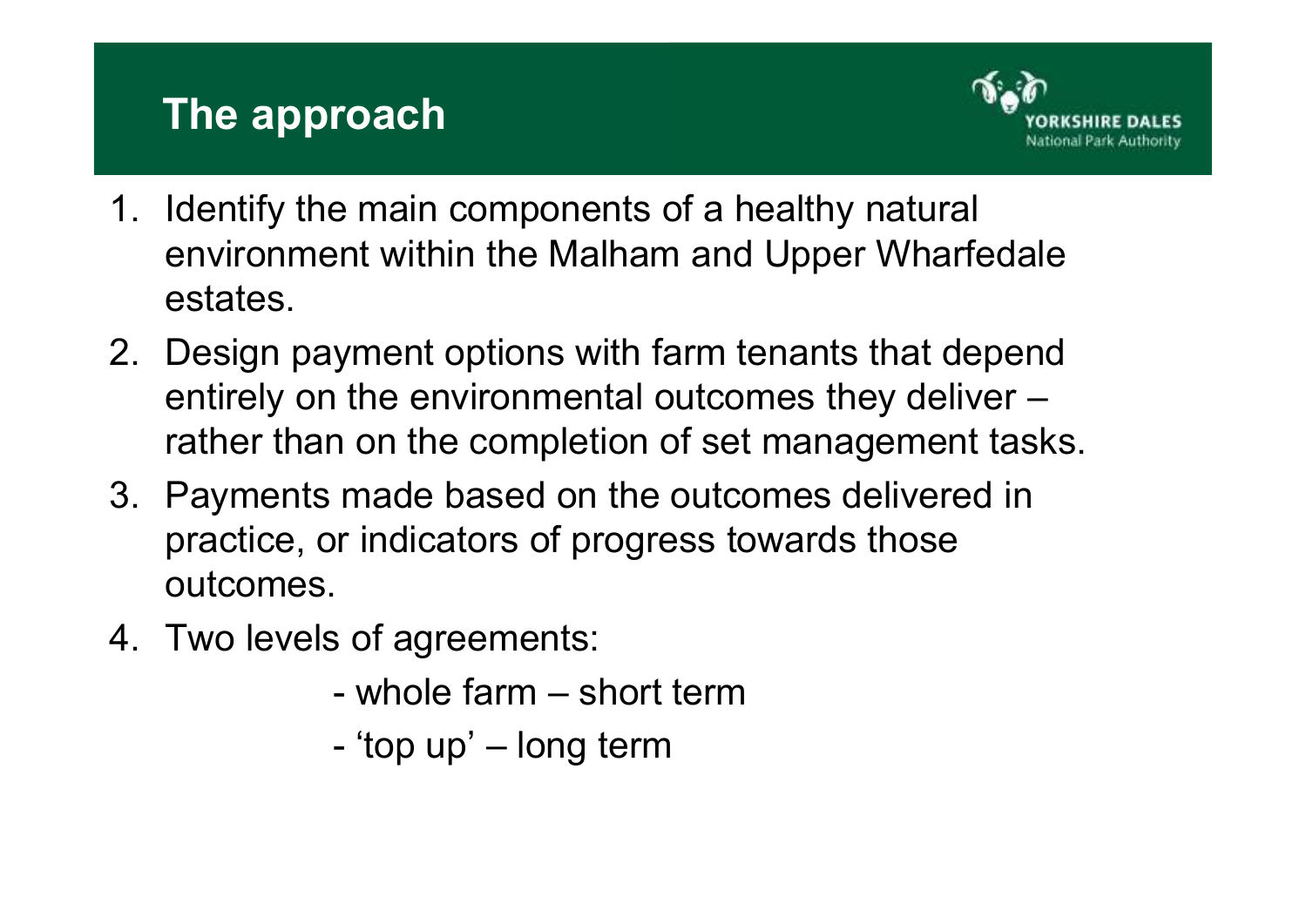## **Key habitats and species**



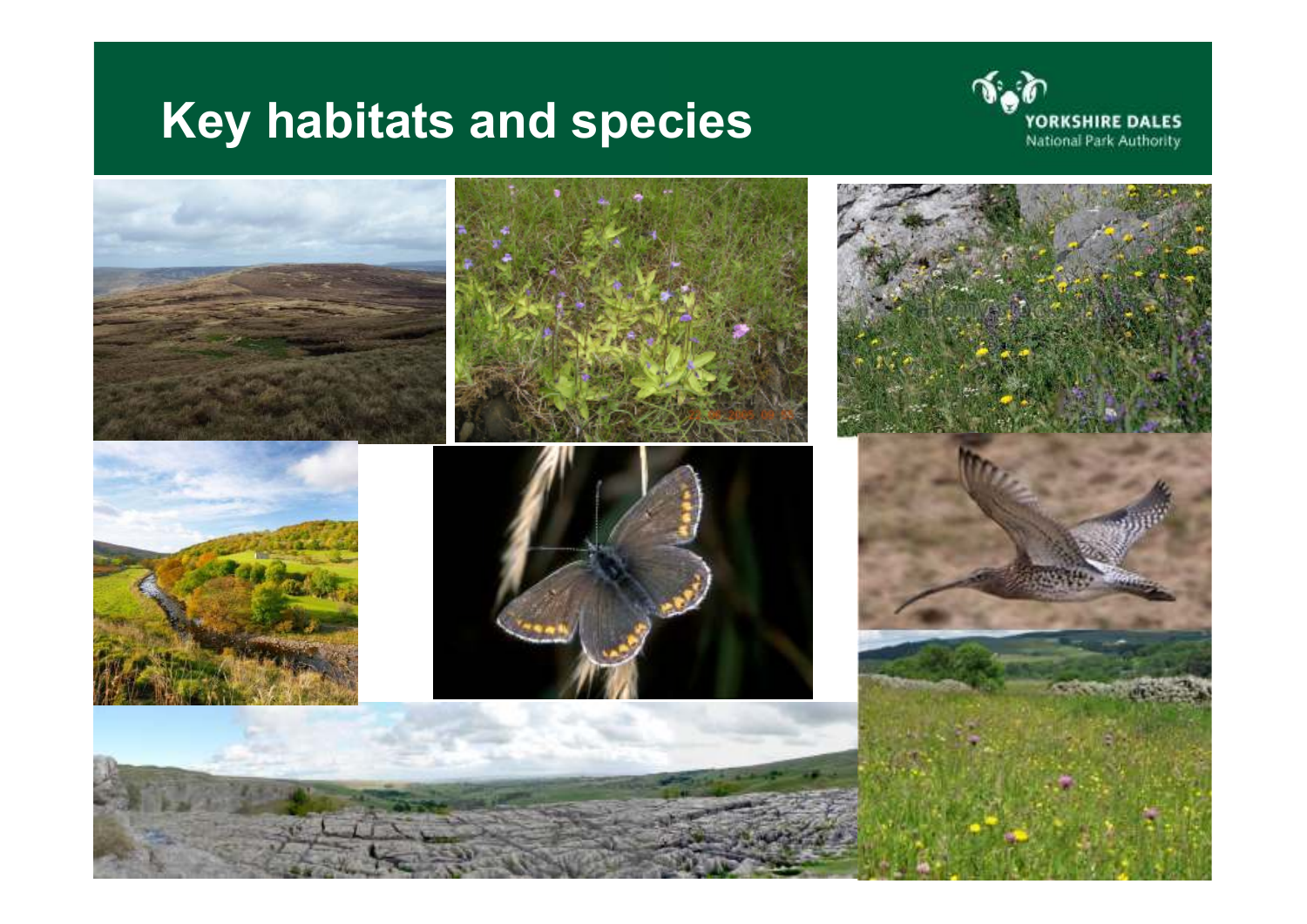

Things we considered:

- $\bullet$  What scale – group of habitats or individual, whole farm approach or just specific high nature value areas.
- What are the key attributes for that habitat or species what does a habitat in optimum condition look like
- Can the attributes be assessed in a relatively simple way
- $\bullet$ When do you undertake the assessments
- $\bullet$ Who will undertake the assessments
- Are there common over-arching outcomes that should be applied to every farm – landscape / historic related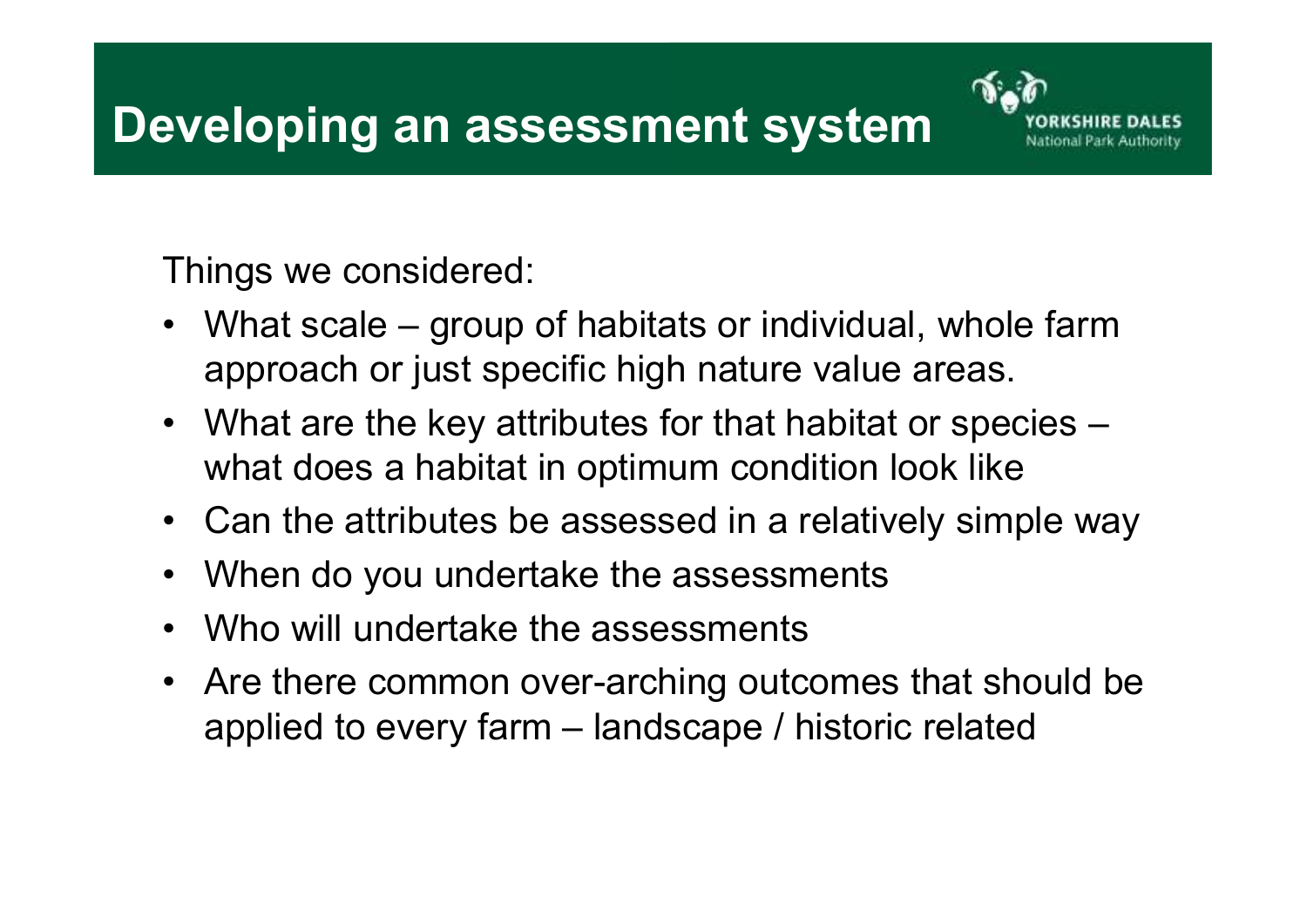## **Example suite of measures**



#### **Acidic moorland**

Two assessment periods – Spring and late Summer Assessment method: fixed point quadrats (4mx4m) located in blanket bog and mire habitats

#### **Spring**

 Winter grazing level assessment – presence of flowering cotton grass

#### **Late Summer**

 Summer grazing level assessment – diversity of moorland species presence of flowering heatherCondition of habitat – cover of speciesarea of exposed peat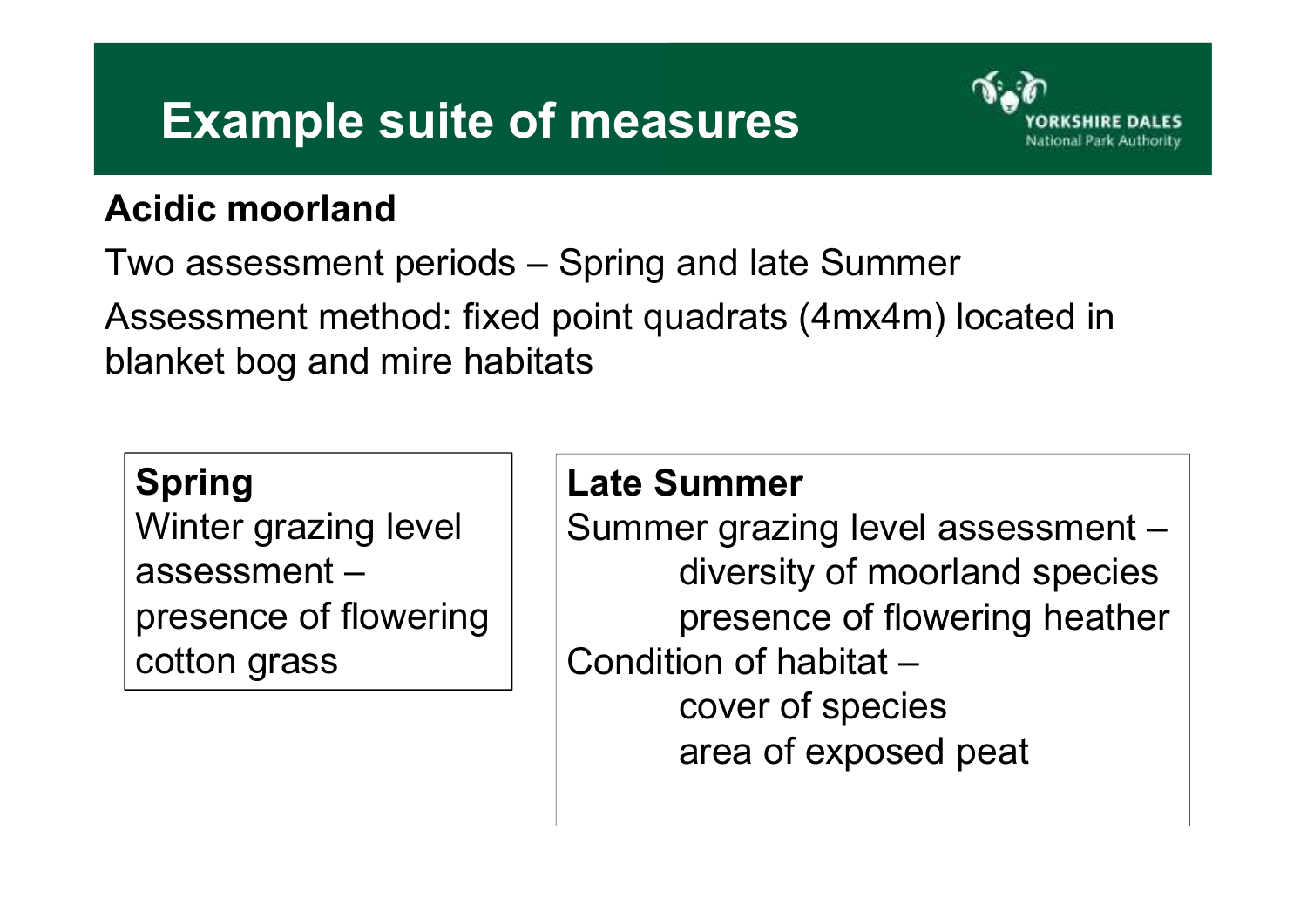## **How it will work in practice**



- NT and farm tenants agree which habitats / species are<br>included and act annualists automase. farm anothic included and set appropriate outcomes – farm specific and farm wide.
- Farm tenants use their knowledge and expertise to <br>measure the land to sehious the entimy measuralities manage the land to achieve the optimum condition for the habitats.
- Farmers expected to undertake up to two surveys per habitat according to the particular requirements of thehabitat scoring sheets
- NT ecologist will undertake the same survey and compare results with the farmers at site meetings.
- Overall habitat scores will be agreed and payment issued according to score level.